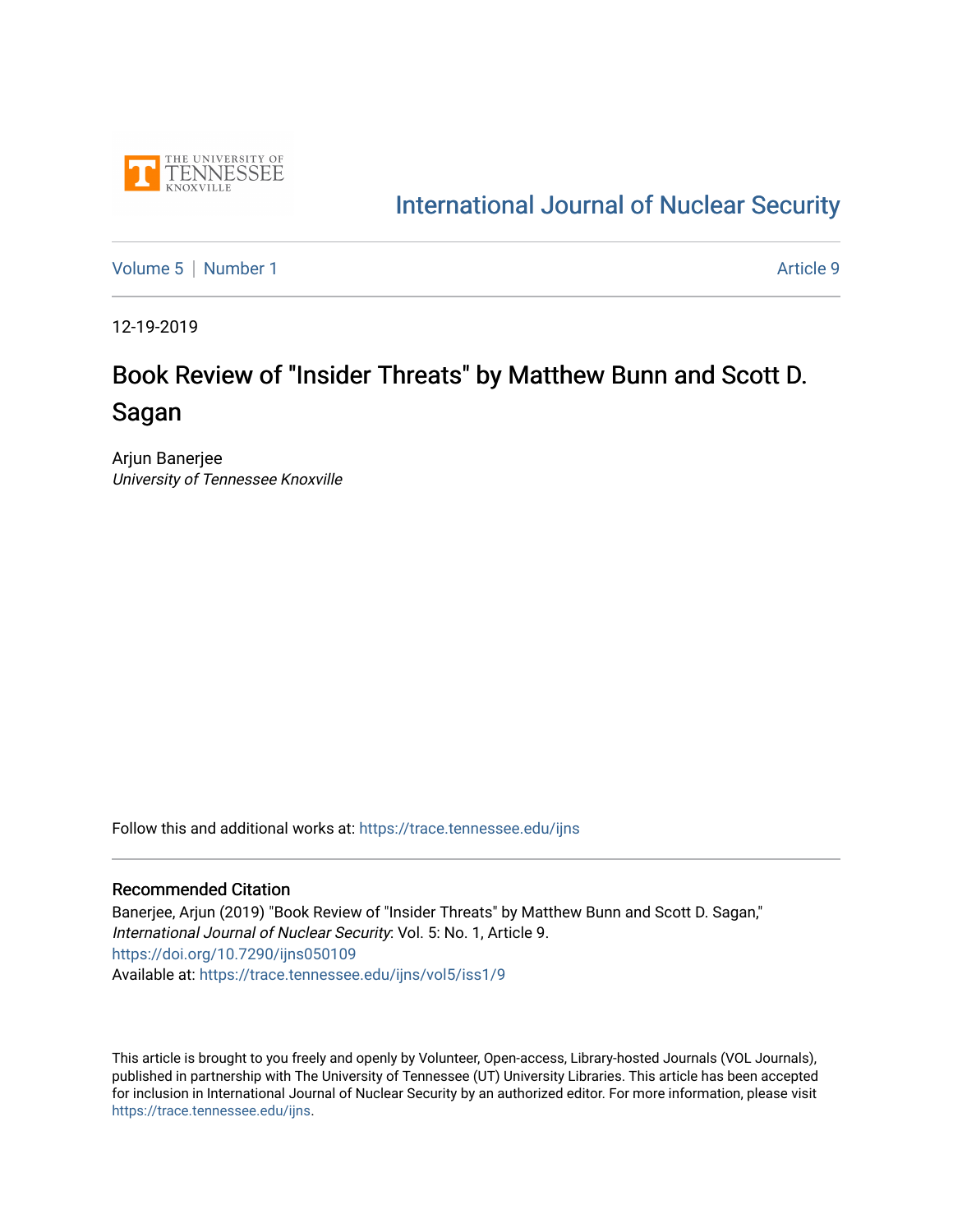## **Book Review**

# **Insider Threats**

# Matthew Bunn and Scott D. Sagan

Cornell University Press, New York, NY; 2017, 216 Pages \$22.95, ISBN-13: 978-1501705168

## *Reviewed by Arjun Banerjee*

University of Tennessee, Knoxville

While books on various kinds of insider threats do exist, meticulously compiled information on the topic in the context of nuclear security is hard to come by. Information in the nuclear domain rarely comes to light for security reasons and makes this strain of insider threats a challenging topic to write about. This edited volume entitled *Insider Threats*, compiled by two of the most respected Professors in the field of nuclear security today, namely Matthew Bunn of Harvard University, and Scott D. Sagan of Stanford University, arrived on bookshelves as a timely publication.

Insider threats can be defined as "a security threat that originates from within the organization being attacked or targeted, often an employee or officer of an organization or enterprise." Further, in this book, Bunn and Sagan define an insider as "a person with authorized access to items that an organization wishes to protect – information, people, and dangerous or valuable materials, facilities, and equipment." Insiders are then categorized into several distinct varieties according to either the role they play – *passive* (passing on sensitive information about security vulnerabilities to external agents), *active* (someone perhaps unlocking a door in the guarded facility for an outsider), or *violent* (attacking or killing a colleague in the facility to further their own agenda) – or according to how they morph into an insider threat – *selfmotivated* (having their own agenda), *recruited* (already in an organization but then motivated by external agents to be part of a plot), *infiltrated* (someone in an adversary group is able to join a high security organization as a kind of 'sleeper' individual who will strike at an opportune time), *inadvertent* (making errors without desiring to that leave an organization open to external threats), and *coerced* (loyal to organization but under duress from external agents who perhaps have threatened to kill their family, for instance.)

Insider threats are not a frequent occurrence, but when an incident does occur, rare as they may be, they can be devastating. For instance, the book talks inter alia about a \$200 million bill resulting from economic damage caused to the Doel-4 nuclear reactor in Belgium in 2014 wherein an insider, unknown to this day, was suspected to have sabotaged a single turbine.

Beyond the chapters contributed by editors Bunn and Sagan, this book also brings together some of the brightest minds in the field in the Western Hemisphere as contributors, each considering insider threats from a specific angle. For instance, Thomas Hegghammer and Andreas Daehli's piece does a deep dive